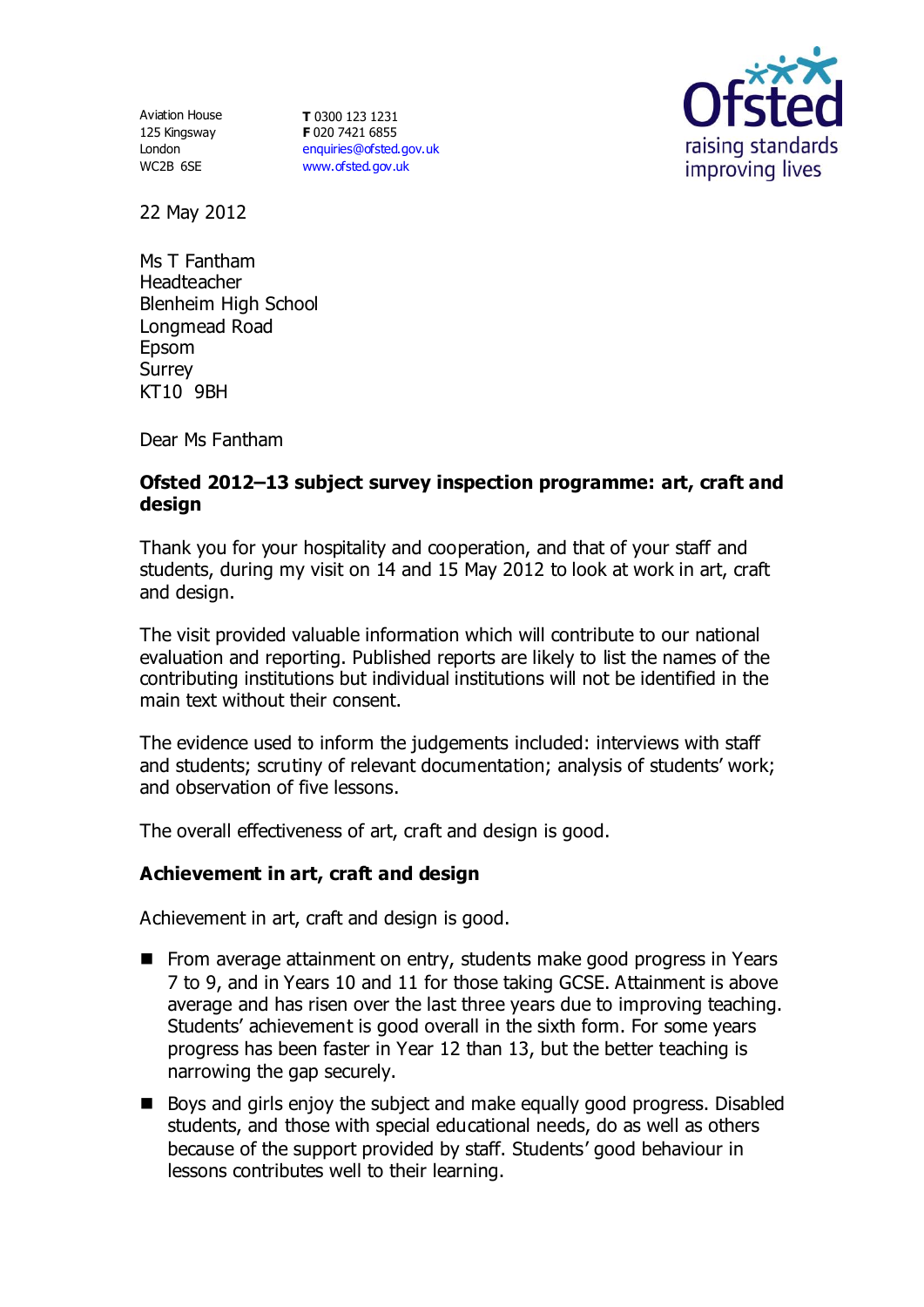- $\blacksquare$  Students develop strong skills in drawing and painting, particularly from observation, and in learning how to use visual elements such as tone and colour to depict what they see, or to convey mood and emotion. They make good progress in combining materials in mixed-media or collage, and are confident in handling different tools, such as for printmaking.
- Students think carefully about how to refine and develop their work. At all ages they are keen to make individual responses to starting points. Older students are largely successful in doing so, making some highly personal pieces. However, in Key Stage 3 they are not always clear enough about how to develop their own ideas and some work lacks individuality as a result.
- $\blacksquare$  Learning from other creative practitioners is valued highly by students, who make good progress in decoding what they see to support their own studies. GCSE and sixth form students make greater gains than younger ones because they visit galleries to see work at first-hand, rather than relying on secondary sources.

## **Quality of teaching in art, craft and design**

The quality of teaching in art, craft and design is good.

- Teachers work well as a team to prepare ideas and resources for teaching. They make effective use of their good subject knowledge to plan practical demonstrations and introductions to work by other creative practitioners.
- Lessons are well managed by staff so that efficient use is made of time and resources. They are confident in using electronic whiteboards to show images so as to stimulate class discussion. Positive relationships between teachers and students mean lessons have a productive atmosphere.
- Teachers have high expectations of students, and lessons provide a good level of challenge. Their support for older students is carefully personalised to develop individual creativity. This is less effective with younger students who are not always given enough opportunity to set the direction of their work, or to take a lead in deciding the features of high-quality work.
- A strong assessment system enables staff to inform students accurately about their progress and the next steps forward. Detailed marking by staff is much appreciated by students and provides the starting point for useful discussions between them in lessons. Display is used well to exemplify work at different levels and support students' self-assessment.
- Teachers' assessment of students' progress during lessons involves a good range of discussion and observation. Teachers confidently intervene to tackle common issues emerging and to share good work, but occasionally miss opportunities to target questions at students based on their ability.

### **Quality of the curriculum in art, craft and design**

The quality of the curriculum in art, craft and design is good.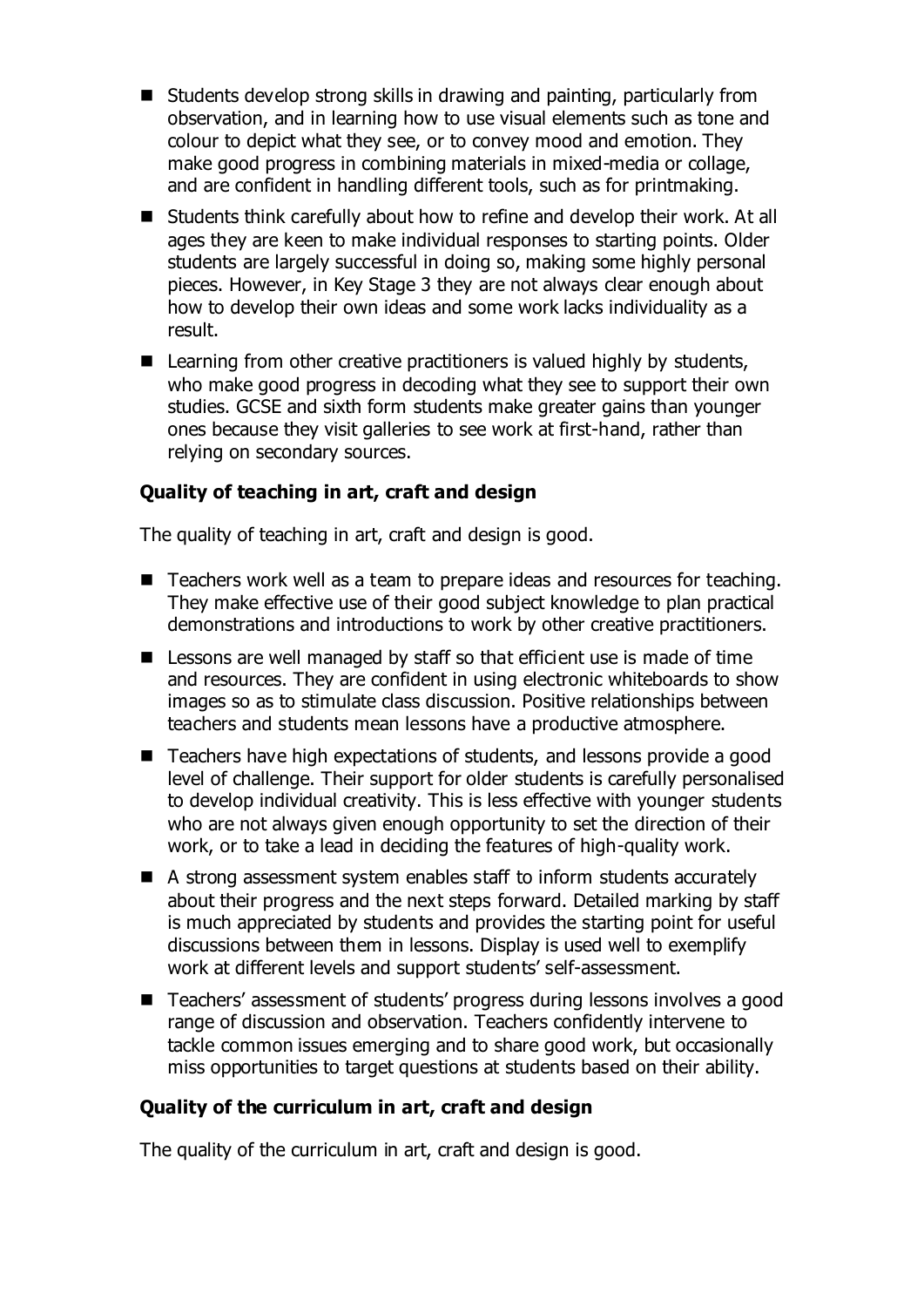- The themes studied are popular with students and adapted well to sustain their interest. This, together with good teaching, means the numbers opting for study, for example at GCSE, are above those in most schools.
- There is a good focus on supporting students' social, moral and cultural development through their projects. Work on contemporary issues enables them to think hard about current and/or personal topics such as the environment or self and identity.
- Students have good opportunities to explore art, craft and design disciplines and use a range of materials and processes. However, they gain too little experience of digital technology as a creative medium.
- The curriculum is well planned to ensure good progression in students' skills and understanding. For example, Key Stage 3 builds well on primary school learning. Students' experiences are logically sequenced as they move up the school, including returning to key areas like drawing to refine their skills. Sketchbooks are used well to provide a record of work, including homework, which students refer back to.
- Regular project links to creative practitioners are carefully planned to cover different genres and contexts in which work is made. Older students have good first-hand access to the work of others during gallery visits, but younger students do not get these useful experiences, and students as a whole have too few opportunities to see creative practitioners at work.

### **Effectiveness of leadership and management in art, craft and design**

The effectiveness of leadership and management in art, craft and design is good.

- The subject leader sets a good pace for development and works well with her colleagues to aim high for the students. Together they have made a positive impact on outcomes and on students' enjoyment of the subject.
- A good range of strategies is used to monitor subject effectiveness, with work scrutiny, data analysis and lesson observation giving an accurate picture of what needs to be done next. Productive discussion between the team leads to useful refinement of teaching and the curriculum.
- Strategic plans set out appropriate actions to bring about change and most have clear criteria for success so their impact can be checked. Nevertheless, specific aspects of teaching requiring improvement are not always identified sharply enough overall, or for individual staff, so as to focus lesson observations even more and accelerate gains in teaching.
- $\blacksquare$  Professional development is linked thoughtfully to subject needs, for instance attending meetings to remain aware of examination syllabus changes, and to the support of subject staff relatively new to teaching.
- Effective links are made with external sources of support such as a local schools subject network and national collections. Links with locally based creative practitioners are underdeveloped in support of the subject.